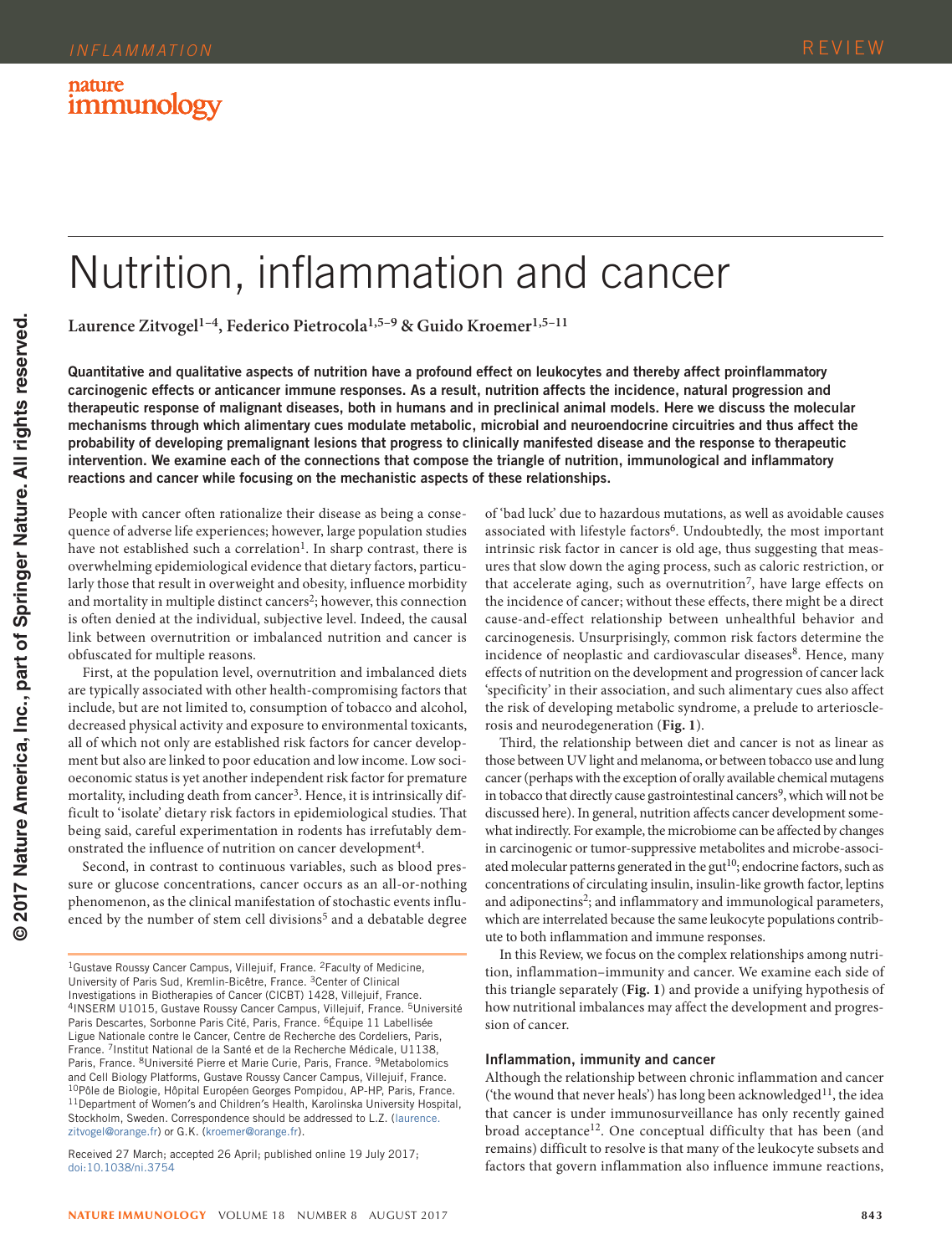and vice versa. For example, inflammasomes serve a dual role in inflammation and immunity and thus favor or suppress tumorigenesis in a highly context-dependent fashion. The ambivalent contribution of inflammasomes to carcinogenesis and immunosurveillance is most probably based on the existence of a variety of distinct inflammasome complexes and inflammasome products that are expressed differentially in tissues and cell types in an activation-state-dependent manner<sup>12-[14](#page-5-12)</sup>.

Chronic inflammation is carcinogenic, as exemplified by reflux esophagitis, gastritis, inflammatory bowel disease, silicosis-associated lung cancer, asbestosis-induced mesothelioma and various types of hepatitis induced by viruses, alcohol consumption or a Western-style diet<sup>11</sup>. The carcinogenic effects of inflammation may be dependent on chronic stimulation of cellular turnover, with a consequent increase in stem-cell divisions, as well as on local mutagenic effects. Mutagenesis may be promoted by the inflammation-causing agent itself and by enhanced production of reactive oxygen species that either are a side product of locally enhanced metabolism or are generated specifically by macrophages<sup>15</sup>. In addition, unresolved inflammation favors trophic interactions between parenchymatous cells and infiltrating leukocytes as it antagonizes immunosurveillance. As an example, alternatively activated (M2) macrophages and granulocytes can act as myeloid-derived suppressor cells within incipient tumor lesions<sup>[16](#page-5-14)</sup>. Similarly, the cytokine TGF-β, which has a major role in fibrotic reactions, is also a major local immunosuppressor $17$ .

The relationship between neoplasia and the immune system has been didactically condensed into the '3E hypothesis', which involves initial elimination of transformed cells by immunological effector cells; subsequent equilibrium between malignant cells and the immune reaction within a smoldering (and mostly indolent) neoplastic lesion, and final escape of cancer cells from immunological control<sup>18</sup>. That final event, which is linked to clinical disease manifestation, often after a long latency, can involve the selection of nonimmunogenic cancer cells (immunoediting) or active suppression of the local immune response (immunosubversion)[18,](#page-6-1)[19.](#page-6-2) Successful treatment of cancer with chemotherapy or radiotherapy reestablishes the equilibrium state by reactivating immunosurveillance, usually by increasing the immunogenicity of cancer cells, which release danger-associated molecular patterns, and/or by depleting immunosuppressive leukocytes such as myeloid-derived suppressor cells and regulatory T cells from the tumor bed $^{20,21}$ . Similarly, immunotherapy with immunological-checkpoint blockers reactivates anticancer responses mediated by exhausted T cells, provided that such cells are already present in the tumor immune-cell infiltrate<sup>[22,](#page-6-5)23</sup>.

Distinguishing between protumorigenic effector cells and anticancer effector cells in the local leukocyte infiltrate requires accurate phenotyping of various cell types (to distinguish myeloid cells with differing polarities as well as distinct T lymphocyte populations that may have regulatory and effector functions) through multicolor immunohistochemistry, cytofluorometric analysis of monocellular suspensions<sup>24</sup> or single-cell transcriptomics<sup>25</sup>. The single-cell-transcriptomics approach has an advantage in that it reveals the T cell repertoire of infiltrating T lymphocytes and thus yields clues as to their possible specificities. Additional techniques might involve the *ex vivo* culture of tumor slices<sup>26</sup> or oligocellular preparations, the addition of immunostimulators or checkpoint blockers, and final quantification of cytokines, T cell-activation markers or immune-cell trajectories<sup>[27](#page-6-10)</sup>.

## Nutrition, inflammation and immunity

Awareness that nutrition influences inflammatory and immune responses has led to the development of the 'dietary inflammatory



<span id="page-1-0"></span>Figure 1 Relationships among nutrition, inflammation and immunity, and cancer. The triangle composed of nutrition, inflammation and immunity, and cancer illustrates how qualitative and quantitative imbalances in food intake predispose organisms, in a manner dependent on or independent of the immune system, to a time-dependent deterioration in function that culminates in the development and progression of cancer. Image adapted from Servier Medical Art (<http://www.servier.com/Powerpoint-image-bank/>) under the terms of the [CC BY 3.0](http://creativecommons.org/licenses/by/3.0/) license.

index'[28](#page-6-11) and the use of terms such as 'immunonutrition'[29](#page-6-12) in epidemiological and clinical studies. Nonetheless, the effects of individual macro- and micronutrients on leukocyte function have not been studied in great molecular detail, perhaps with the exception of hypovitaminoses. At present, strong immunomodulatory effects have been revealed for quantitative variations in nutrient uptake, particularly in overeating and fasting (**[Fig. 2](#page-2-0)**).

Hyperadiposity is linked to chronic subclinical inflammation through a variety of mechanisms<sup>[30](#page-6-13)</sup>. Obesity is associated with a switch in the phenotype of adipose-tissue macrophages from the M2 anti-inflammatory phenotype to a so-called 'M1 proinflammatory' phenotype; enhanced production of multiple proinflammatory cytokines, such as TNF and the interleukins IL-6 and IL-1β; an elevation in glucose and free fatty acids, leptin, insulin and the insulin-like growth factor IGF1; a decrease in adiponectin; and intestinal dysbiosis with diminished barrier function, which favors endotoxinemia and overrepresentation of bacterial species producing procarcinogenic metabolites<sup>[2,](#page-5-1)31</sup>. Saturated free fatty acids promote inflammation by binding to the Toll-like receptors TLR4 and TLR2 through the adaptor protein fetuin 1 and consequently activating proinflammatory factors such as NF-κB and JNK1 (ref. [32](#page-6-15)). Obesity is also linked to systemic inhibition of autophagy as a result of high intracellular concentrations of acetyl coenzyme A[33,](#page-6-16)[34](#page-6-17), elevated trophic signaling that results in activation of the metabolic checkpoint kinase mTOR and, in some organs such as the liver, down-regulation of the proautophagic ATG7 protein<sup>[35](#page-6-18)</sup>. The subversion of autophagy results in a decrease in the cytoplasmic recycling of dam-aged organelles, with consequent acceleration of the aging process<sup>[7](#page-5-6)</sup>, accumulation of potentially oncogenic products such as SQSTM1 (best known as  $p62$ <sup>36</sup> and uninhibited activation of the NLRP3 inflammasome[37.](#page-6-20) Interestingly, a high-fat diet stimulates generation of the complement fragment C5a, even in mouse strains that are resistant to obesity induced by such a diet, and this sign of complement activation has been causally linked to high-fat-diet-triggered intestinal inflammation and accelerated carcinogenesis in *Apc*Min/+ mice, a genetic model of spontaneous intestinal tumorigenesis<sup>38</sup>.

Obese people exhibit many immunological abnormalities also asso-ciated with old age<sup>[39](#page-6-22)</sup>, in line with the proposal that obesity accelerates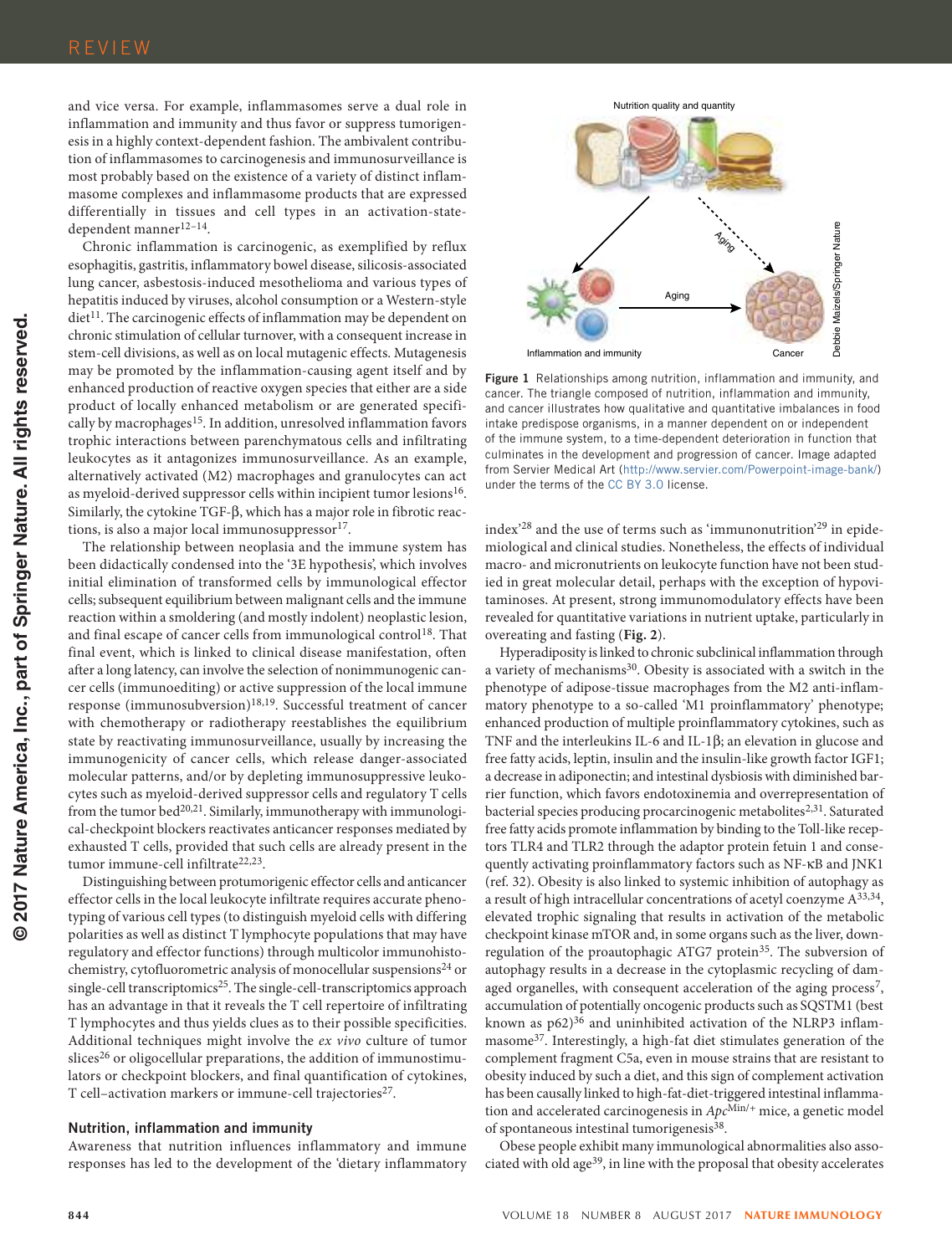



<span id="page-2-0"></span>Figure 2 Pathophysiological mechanisms that link nutrition to carcinogenesis, aging and resistance to chemotherapy. Genetics or lifestyle-driven changes in body composition (e.g., overfeeding or a Western-style diet) result in a prepathological phenotype (metabolic syndrome) or pathological phenotype (obesity); these phenotypes together accelerate cellular transformation, aging and resistance to anticancer treatments, through multiple mechanisms. Elevated nutrient intake favors the generation of a subclinical inflammatory status with a consequent increase in circulating proinflammatory cytokines; determines the excessive increase in circulating glucose and lipid concentrations; and increases the levels of trophic hormones. Together those alterations produce a vicious cycle that leads to inhibition of autophagy and satisfies the metabolic needs of cancer cells. In addition, stromal cancer-associated adipocytes (CAAs) feed that circuitry and support tumor progression. Alternatively, an excess of nutrients can subvert immunological function, either directly or indirectly, through modification of the composition and metabolism of the intestinal microbiota. Such aberrations render the tumor microenvironment immunosuppressive and impair the therapeutic response to anticancer agents. CHI3L1, chitinase 3-like 1; SPP1, secreted phosphoprotein 1; SERPINE1, Serpin family E member 1. Image adapted from OpenClipart (<https://openclipart.org/>) under the terms of the [CC0 1.0](https://creativecommons.org/publicdomain/zero/1.0/) license.

aging<sup>[7](#page-5-6)</sup>. Thus, obese people have fewer cytotoxic CD8<sup>+</sup> T cells<sup>40</sup>, perhaps as a consequence of hastened thymic atrophy<sup>41</sup> or diminished dendritic-cell function<sup>[42](#page-6-25)</sup>. Moreover, obesity is associated with a decreased number and function of natural killer cells, as well as with a substantial decrease in circulating  $V_{\gamma}9^+V_{\delta}2^+$  T cells<sup>[43](#page-6-26)</sup>. Experimental anticancer immunotherapies that work in lean mice might fail in<sup>44</sup> or be toxic to<sup>45</sup> obese mice. Thus, the lethal cytokine storm that manifests in obese mice after immunostimulation with antibody to the costimulatory receptor CD40 and with CpG dinucleotides has been attributed to enhanced production of TNF by adipose-tissue macrophages[45](#page-6-28). Together, these findings support the importance of considering information about body weight during the clinical development of immuno-oncology drugs.

Fasting has considerable anti-inflammatory effects that are clinically exploited in some countries, such as for the treatment of rheumatoid arthritis. A 24-hour period of fasting *in vivo* has been shown to decrease the *in vitro* lipopolysaccharide-induced NLRP3-inflammasomedependent production of IL-1β by monocytes from human volun-teers<sup>[46](#page-6-29)</sup>. This effect has been linked to activation of the energy biosensor sirtuin-3, a deacetylase. Notably, the starvation-induced inhibition of IL-1β production is lost only 3 hours after refeeding of a hypoca-loric (500-kcal) meal<sup>[46](#page-6-29)</sup>, thus suggesting that such inhibition is highly sensitive to even small variations in nutrient uptake. Fasting also

causes protein hypoacetylation and signs of autophagy in circulating peripheral blood mononuclear cells from human volunteers<sup>[47](#page-6-30)</sup>; hence, the observed inhibition of NLRP3 inflammasomes might be related to autophagy induction.

In mice, fasting increases resistance to infection with *Listeria monocytogenes* or to injection of the TLR4 ligand lipopolysaccharide. This beneficial effect of fasting, which is subverted by intraperitoneal injection of glucose and can be mimicked by therapeutic blockade of glucose use via 2-deoxy-p-glucose, has been explained by an increase in ketone bodies (described below). However, this effect is not linked to a decrease in the production of proinflammatory factors such as IL-6 and  $TNF^{48}$  $TNF^{48}$  $TNF^{48}$ . In contrast, fasting or treatment with 2-deoxy-p-glucose sensitizes mice to infection with vaccinia virus or to injection of the synthetic RNA duplex poly(I:C)), a ligand of TLR3, thereby resulting in increased death<sup>[48](#page-6-31)</sup>.

Thus, the feeding state appears to have a substantial effect on inflammatory and immune responses. Indeed, even in lean mice, feeding causes a physiological increase in circulating IL-1β that has been attributed to the action of the microbiome and increased glucose concentrations in peritoneal macrophages and that might contribute to postprandial stimulation of insulin secretion<sup>[49](#page-6-32)</sup>. However, beyond physiology, spontaneous changes in feeding behavior—such as sicknessassociated anorexia, which is often triggered by infections or severe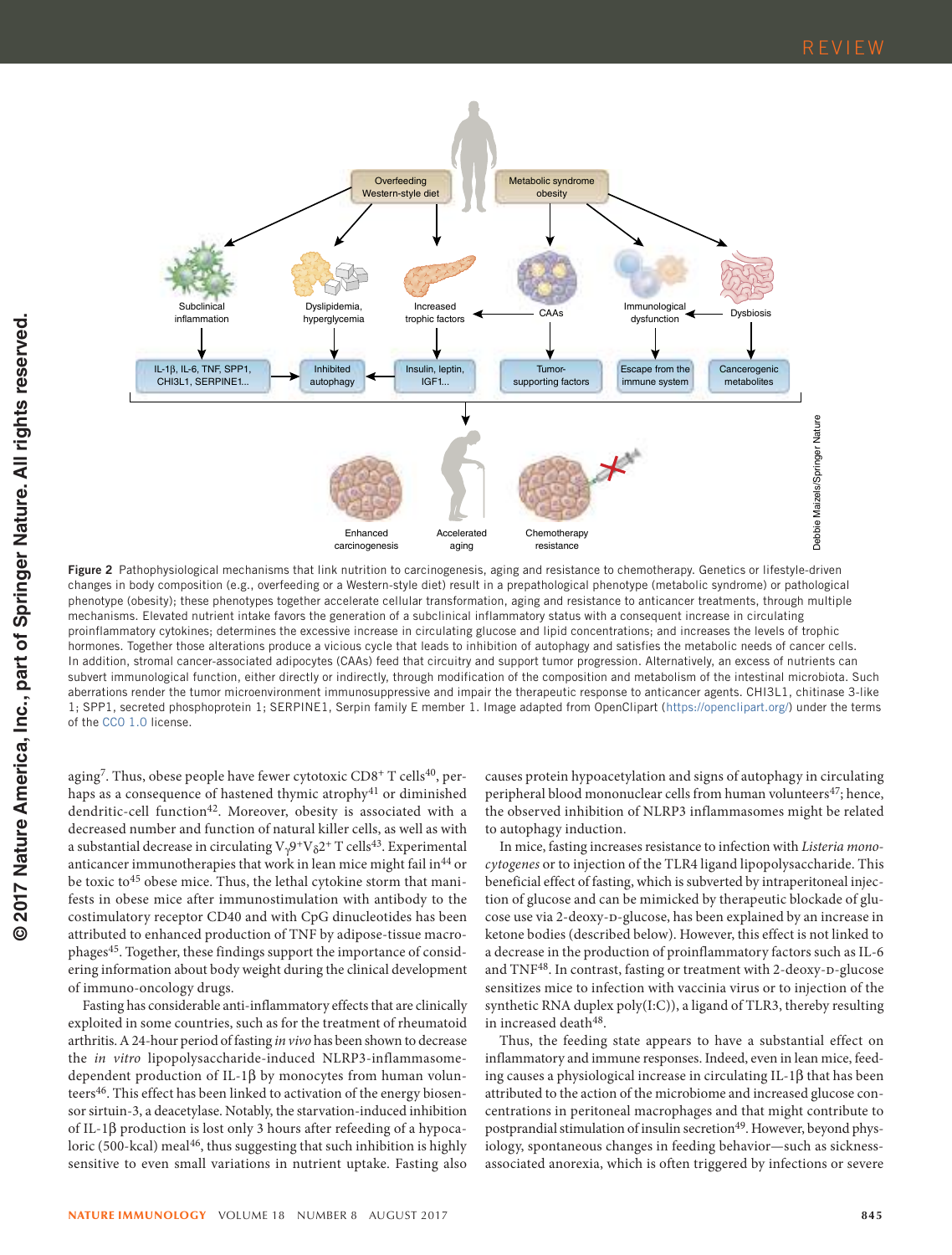disease—might be an evolutionarily conserved defense strategy for decreasing excessive inflammation and improving immune responses, such as by increasing autophagic flux<sup>[50](#page-6-33)</sup> ([Fig. 3](#page-3-0)).

A high-fat, adequate-protein, low-carbohydrate diet causes a decrease in circulating glucose concentrations together with an increase in free fatty acids and ketone bodies, such as acetoacetate and β-hydroxybu-tyrate. Collectively, these changes also occur after fasting or exercise<sup>[51](#page-6-34)</sup>. The ketone body β-hydroxybutyrate is highly efficient in inhibiting the NLRP3 inflammasome, but not the NLRC4 inflammasome, by preventing cytosolic potassium influx and consequent formation of aggregates consisting of the adaptor ASC and the NLRP3 inflammasome[52](#page-6-35). Notably, the beneficial effects of fasting on bacterial infection and lipopolysaccharide-mediated toxic shock are mediated by ketone bod-ies<sup>[48](#page-6-31)</sup>, although it has not been determined whether these effects involve inhibition of the NLRP3 inflammasome with a consequent decrease in IL-1β. Beyond its effects on the NLRP3 inflammasome, β-hydroxybutyrate is an endogenous ligand of the G-protein-coupled receptor GPR109A (HCAR2), which is abundantly expressed by monocytes and macrophages and has anti-inflammatory effects<sup>51</sup>. Hence, ketone bodies dampen inflammation through several mechanisms (**[Fig. 3](#page-3-0)**).

### Nutrition and cancer epidemiology

Obesity will probably become the most important avoidable risk factor for malignancy, before tobacco, and it has been demonstrated to affect the incidence and progression of various solid cancers<sup>[53](#page-6-36)</sup>. Obesity concurrent with metabolic syndrome appears to be more closely associ-ated with cancer than is obesity concurrent with 'metabolic health'<sup>[54](#page-6-37)</sup>. Hence, distinguishing different types of obesity, rather than focusing exclusively on the body mass index, appears to be crucial, given that central obesity with 'preferential' accumulation of visceral fat and a consequent increase in waist circumference is associated with the highest incidence of metabolic syndrome. Metabolic syndrome–associated factors, such as high blood pressure and circulating C-reactive protein, glucose, IL-6, insulin, leptin and triglycerides—in contrast to low adiponectin and high-density-lipoprotein cholesterol—are associated with the presence of macrophages that form crown-like structures in the breast tissue, which are considered to be a sign of white-adipose-tissue inflammation and a marker of poor prognosis<sup>55</sup>. In mice, obesity-driven breast-cancer progression requires the NLRC4 inflammasome, and expression of *NLRC4* mRNA in noncancerous human breast tissue indeed correlates with body mass index and is high in mammary carcinomas<sup>[56](#page-6-39)</sup>. Such findings underscore the strong relationship between metabolism and procarcinogenic inflammation.

Beyond the unquestionable links among quantitative overnutrition, inflammation and elevated cancer risk, epidemiological studies have linked cancer to qualitative disequilibria in food composition that have been tentatively condensed into unidimensional numeric values. Thus, the 'dietary inflammatory index' weights each major macronutrient and multiple micronutrients on the basis of their general proinflammatory effects, as measured, for example, by assessment of C-reactive protein in serum[28.](#page-6-11) This index significantly correlates with the risk of developing postmenopausal breast cancer<sup>[57](#page-6-40)</sup>, colorectal cancer<sup>58</sup> or lung cancer in smokers<sup>59</sup>, among other examples. Alternative scores, such as the 'Mediterranean diet score' and the 'healthy eating index', have also been associated with the risk of developing colorectal cancer<sup>[60](#page-6-43)</sup>.

Micronutrients with anticancer properties include some vitamins. For example, high dietary intake of dietary vitamin B6 (pyridoxine) and high plasma concentrations of its metabolite, PLP (pyridoxal-5′-phosphate), are associated with a general decrease in cancer risk, particularly in gastrointestinal cancers<sup>[61](#page-6-44)</sup>. In mouse models, pyridoxine stimulates the anticancer immune response in the



<span id="page-3-0"></span>Figure 3 Immune-system-mediated effects of fasting and caloricrestriction mimetics in anticancer therapy. Fasting or a fasting-mimicking diet (FMD) and caloric-restriction mimetics (CRMs) elicit an anticancer immune response through convergent mechanisms. A decrease in circulating concentrations of IGF1 and the activation of autophagy promote an increase in precursors of CD8+ T lymphocytes, mediated by heme oxygenase 1 (HMOX-1), in the bone marrow (BM) and less release of immunostimulatory ATP from tumor cells. When combined with cytotoxic chemotherapeutic agents, fasting and caloric-restriction mimetics modify the tumor immune-cell infiltrate. Such changes include an increase in infiltrating cytotoxic CD8+ T lymphocytes and antigen-presenting myeloid cells and a decrease in immunosuppressive Foxp3+ regulatory T cells. In addition, an increase in circulating ketone bodies elicited by fasting or a fasting-mimicking diet participates in degradation of the NRLP3 inflammasome, an effect that can be replicated by the activation of autophagy. Together these strategies limit inflammatory reactions and enhance the adaptive immune response to tumor cells.

context of cisplatin-based chemotherapy<sup>[62](#page-6-45)</sup>. Moreover, high expression of pyridoxine kinase, the enzyme that converts pyridoxine into PLP, is associated with favorable prognosis in non-small-cell lung cancer[63](#page-6-46). High concentrations of 25-hydroxyvitamin D in serum are associated with favorable prognosis in patients diagnosed with breast cancer $64$ , prostate cancer<sup>65</sup> or colorectal cancer<sup>[66](#page-6-49)</sup>. High concentrations of 25hydroxyvitamin D in plasma are also correlated with a decreased frequency of colorectal cancers with little lymphocyte infiltration, which are associated with a particularly poor prognosis<sup>[67](#page-6-50)</sup>. Furthermore, elevated concentrations of 25-hydroxyvitamin D in plasma are correlated with decreased proinflammatory markers and favorable progno-sis in people with prostate cancer<sup>[68,](#page-6-51)69</sup>. These results are reminiscent of those obtained for another well-established cancer-preventive agent, aspirin, which also decreases the incidence of colorectal cancers with low frequencies of tumor-infiltrating lymphocytes<sup>[70](#page-6-53)</sup>. Moreover, these findings are similar to those of mouse experiments showing that knockout of the gene encoding the vitamin D receptor precludes the maturation and proliferation of intestinal  $CD8\alpha\alpha^+$  intraepithelial lymphocytes[71](#page-6-54) and accelerates the development of colorectal carcinoma in cancer-prone *Apc*Min/+ mic[e72.](#page-6-55) Supplementation with 1,25 dihydroxyvitamin D3 plus calcium in healthy volunteers has been found to induce measurable expression of immune-system-related genes in rectosigmoid colonic mucosa. Together, these findings support the idea that specific micronutrients stimulate anticancer immunosurveillance[73](#page-6-56) (**[Fig. 4](#page-4-0)**).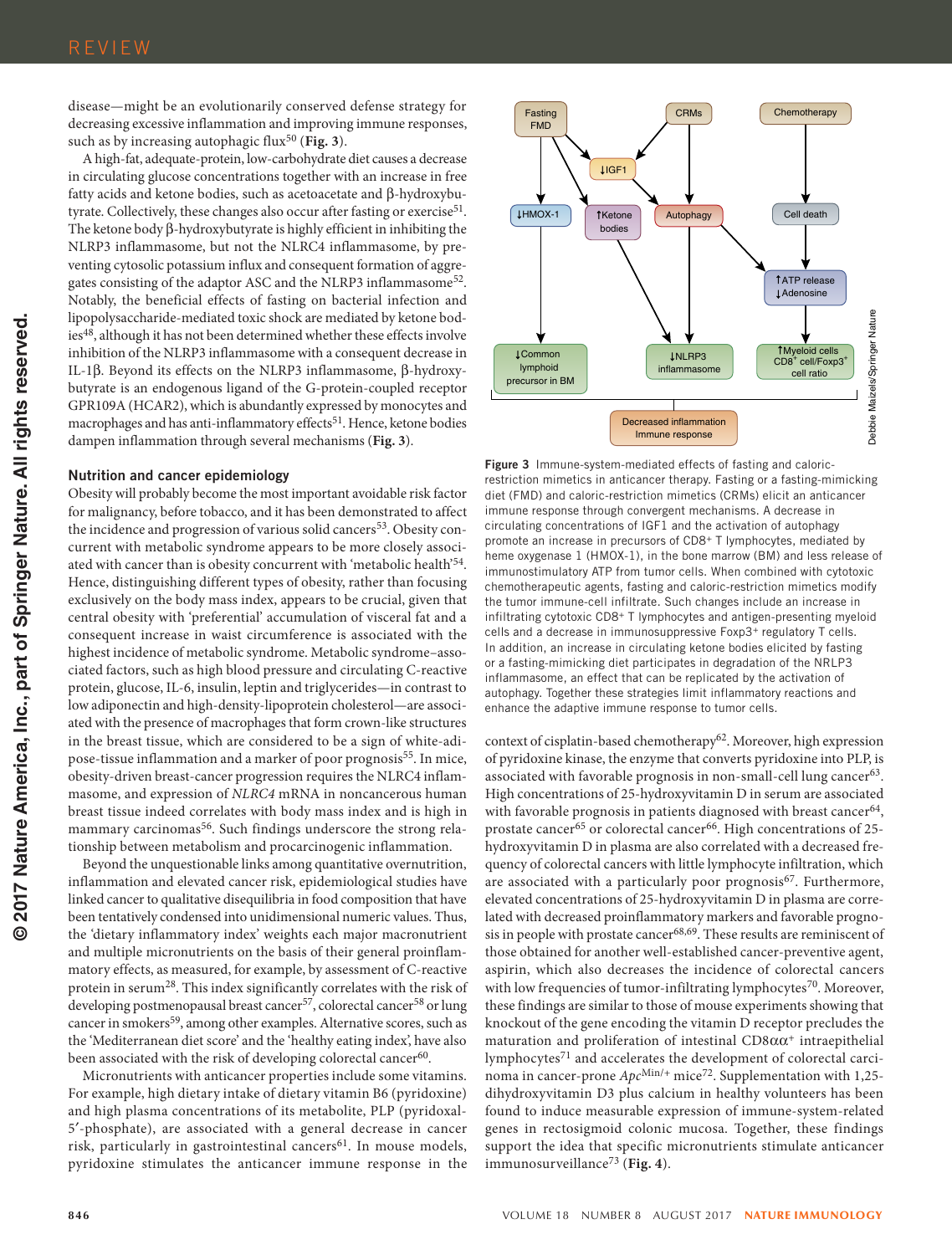In addition to fiber, multiple distinct phytochemicals have been found to prevent colon-cancer development in mouse models, in a manner associated with effects on the gut microbiome and anti-inflammatory effects<sup>10</sup>. Serum concentrations of enterolactone, which reflect the uptake of dietary lignans, positively correlate with overall survival in women with postmenopausal breast cancer<sup>[74](#page-6-57)</sup>, and flaxseed lignin administered to postmenopausal women decreases the concentration of C-reactive protein[75.](#page-6-58) The uptake of dietary spermidine, which is particularly abundant in some fruits, soybean sprouts and mature cheeses, has also been linked to an overall decrease in human cancer mortality[76.](#page-7-0) In mice, spermidine supplementation decreases subclinical inflammation<sup>76</sup> and stimulates anticancer immune responses<sup>77</sup>.

Coffee consumption has a prominent anti-inflammatory effect, as indicated by epidemiological studies linking the abundance of caffeine metabolites in the blood to the expression of inflammasome-related genes, the amounts of NLRC4-inflammasome-activating metabolites, such as adenine and *N*4-acetylcytidine and circulating IL-1β (ref. [78\)](#page-7-2). Indeed, caffeine inhibits the secretion of IL-1β induced by adenine and *N*4-acetylcytidine<sup>78</sup>. Independently of its caffeine content, coffee also induces autophagy *in vivo*, in mice<sup>79</sup>. Whereas coffee consumption causes a dose-dependent decrease in overall and cardiovascular mortality, it does not affect cancer mortality, with the notable exception of hepatocellular carcinoma<sup>[80](#page-7-4)</sup> and perhaps colorectal cancer<sup>[10,](#page-5-9)81</sup>.

The consumption of nuts is also inversely associated with death due to cancer or cardiovascular disease<sup>[82,](#page-7-6)[83](#page-7-7)</sup>. Indeed, nut intake is associated with a diminished subclinical inflammatory status, as reflected by the plasma concentrations of C-reactive protein<sup>[83](#page-7-7)</sup>. This effect might be related to the high content of omega-3 fatty acids in nuts, which are known for their health-promoting and anti-inflammatory effects<sup>[84](#page-7-8)</sup>, although this possibility requires further in-depth investigation.

The mechanisms that account for the main protumorigenic effects of red-meat consumption on cancer risk in multiple organs, such as the colon, prostate and breast, remain to be resolved<sup>[81](#page-7-5)</sup>. One intriguing but unproven hypothesis posits that incorporation of an alien metabolite, *N*-glucolylneuraminic acid, which is particularly abundant in beef, into the tissues of red-meat consumers might lead to the proinflammatory induction of xenoantigen-specific antibodies  $81$ . Collectively, there is abundant but fragmentary evidence relating nutrition to the development and progression of cancer. In several cases, these links causally involve immunomodulatory effects.

#### Nutritional interventions for cancer treatment

For many decades, nutritional interventions have been conceived mainly to treat the wasting syndrome cachexia in terminally ill cancer patients. Cachexia is often caused by proinflammatory factors, such as TNF and IL-6 produced by tumor cells, and changes in systemic metabolism; it is characterized by systemic immunosuppression that may be due to elevated glucocorticoid tonus<sup>85</sup>. Here we discuss nutritional interventions for the treatment of cancer in a curative setting rather than a palliative setting.

Bariatric surgery decreases cancer mortality[86](#page-7-10); this is at odds with the observation that lean, formerly obese mice, in contrast to mice that have never been obese, carry an epigenetic memory that causes accelerated growth of transplantable mammary carcinomas<sup>87</sup>. In mouse models bearing a series of distinct transplantable cancers, treatment with one or several fasting cycles (usually for 48 hours, thus causing a transient but drastic decrease of ~20% in body weight) diminishes tumor growth, especially if the treatment is combined with chemotherapy[88](#page-7-12). Notably, most of the beneficial effects of fasting require an intact cellular immune system, given that tumors implanted into nude



<span id="page-4-0"></span>Figure 4 Immune-system-mediated anticancer effects of dietary vitamin B6 and vitamin D3**.** Diet-derived vitamin B6 and vitamin D3 are inactive in their natural form. After being passively transported into cells, these molecules are converted intracellularly into metabolites that are responsible for the consequent biological effects. Within tumor cells, pyridoxine kinase (PDXK)-mediated phosphorylation of vitamin B6 results in the generation of its metabolite, PLP. By increasing endoplasmic-reticulum (ER) stress, PLP elicits immunogenic-cell-death features in cancer cells and hence enhances the antineoplastic activity of cisplatin (CCDP) in an immune-system-dependent fashion. Vitamin D3 undergoes hydroxylation reactions mediated by the cytochrome p450 enzymes CYP27A1 and CYP27B1 and is converted into bioactive 1,25 dihydroxyvitamin D3  $(1,25(OH)_2D3)$  in hepatic, renal and immune cells. Through binding to nuclear vitamin D receptor (VDR),  $1,25(OH)<sub>2</sub>D3$ promotes an anti-inflammatory and immunostimulatory gene-expression signature responsible for its cancer-preventive action. 25(OH)D3, 25 hydroxyvitamin D3.

mice, which lack T lymphocytes, do not result in decreased tumor growth after treatment with anthracyclines or oxaliplatin together with starvation<sup>[89](#page-7-13)</sup>. Instead of starvation, a hypocaloric diet can be used to boost chemotherapy-induced anticancer immunosurveillance, with an increase in circulating and tumor-infiltrating CD8+ T cells, local depletion of regulatory T cells and a surge in common lymphoid precursor cells in the bone marrow[89.](#page-7-13) Such effects have been linked to the upregulation of autophagy and the downregulation of Nrf2 and HO-1, proteins involved in anti-inflammatory responses in cancer cells<sup>[77,](#page-7-1)[89](#page-7-13)</sup> (**[Fig. 3](#page-3-0)**). In addition, a hypocaloric diet has been shown to promote the regeneration of insulin-secreting pancreatic beta cells and thus to correct diet-driven metabolic syndromes<sup>[90](#page-7-14)</sup>. Given these insights, fasting or hypocaloric diets might also prevent cellular transformation by maintaining the stemness of tissue-specific progenitor cells<sup>91</sup>.

Starvation causes a rapid decrease in protein acetylation both in mouse tissues<sup>[33,](#page-6-16)[77](#page-7-1)</sup> and in peripheral blood mononuclear cells from human volunteers<sup>[47](#page-6-30)</sup>. Protein deacetylation is a potent stimulus of autophagy and can be artificially induced by a series of caloric-restriction mimetics, which can be grouped into three categories: (i) agents, such as hydroxycitrate, that decrease the synthesis of cytosolic acetyl coenzyme A; (ii) agents, such as spermidine, that inhibit acetyltransferases such as EP300; and (iii) agents, such as resveratrol, that activate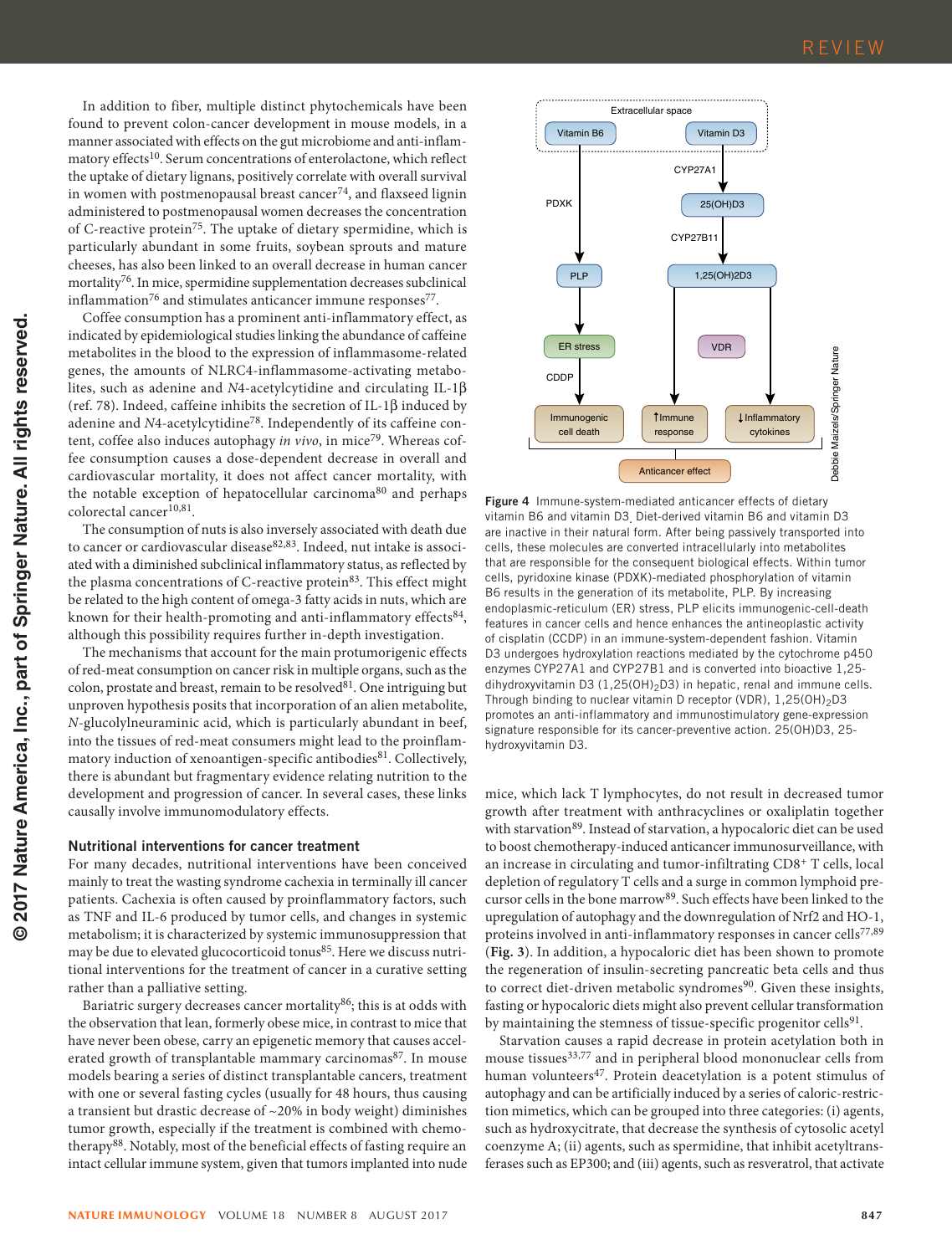deacetylases such as sirtuin-1 (ref. [92\)](#page-7-16). Such agents, many of which are part of a normal diet, induce autophagy without causing immunosuppression and can be used to stimulate anticancer immune responses elicited by chemotherapy. This effect requires the induction of autophagy in cancer cells; activates an increase in the extracellular release of ATP from stressed tumor cells *in vivo*; favors remodeling of the immune-cell infiltrate with an increased recruitment of dendriticcell precursors, for which ATP is a chemotactic factor; and improves the CD8<sup>+</sup> cell/Foxp3<sup>+</sup> cell ratio<sup>77</sup>. Similarly to starvation, treatment with caloric-restriction mimetics decreases free concentrations of the insulin-like growth factor IGF1. Replenishing IGF1 blocks autophagy induced by caloric-restriction mimetics and abolishes their anticancer effects<sup>[77](#page-7-1)</sup>. Hence, the immunostimulatory effects of starvation and caloric-restriction mimetics overlap in their modes of action (**[Fig. 3](#page-3-0)**). Notably, rapamycin, another drug that induces autophagy and increases longevity in model organisms, cannot be considered a typical caloric-restriction mimetic, because it does not decrease acetyla-tion of cytoplasmic proteins<sup>[33,](#page-6-16)[92](#page-7-16)</sup>.

Although they vary in their anticancer effects, ketogenic diets might prolong survival in animal models and human studies, as suggested by meta analyses, primarily in brain neoplasia[93,](#page-7-17)[94.](#page-7-18) Mice with intracranial glioblastomas exhibit improved tumor-reactive innate and adaptive immune responses, including increased cytokine production and cytolysis of tumor cells by specific CD8+ T cells, after treatment with a ketogenic diet. This effect is coupled to a decrease in markers of T cell exhaustion, such as PD-1 and CTLA-4 (ref. [95\)](#page-7-19). Similarly, a ketogenic diet inhibits lactate production by glycolytic tumors, an effect secondary to a decrease in circulating glucose concentrations, and thereby reduces lactate-mediated local immunosuppression, which in turn decreases the frequency of myeloid-derived suppressor cells and improves anticancer immune responses<sup>[96](#page-7-20)</sup> ([Fig. 3](#page-3-0)).

Given the epidemiological evidence discussed above, it appears plausible to attempt dietary interventions or to provide food supplements that increase the uptake of spermidine and vitamins B6 and D (**[Fig. 4](#page-4-0)**), although clinical trials using vitamin E and beta carotene have been unsuccessful or even have been associated with increased cancer incidence[97](#page-7-21). Vitamin B3 (nicotinamide) has been found in a phase III clinical trial to significantly decrease the incidence of nonmelanoma skin cancers, but its mode of action has not been determined<sup>98</sup>. This effect might be part of the general antiag-ing effect of nicotinamide<sup>[99](#page-7-23)</sup>, and evaluation of its chemopreventive or therapeutic action might be extended to other malignancies. In the course of such trials, it will be important to assess immunological parameters that might prove to be useful biomarkers and yield heuristic insights.

### Concluding remarks and outlook

The premises noted above allow several overarching conclusions to be drawn. First, there is compelling evidence that nutrition has considerable effects on the incidence and progression of cancer and responses to treatment. Second, a lifestyle characterized by caloric excess, sedentarism and a high-fat, high-sugar Western-style diet tends to promote carcinogenesis through diverse intertwined mechanisms that include, but are not limited to, increased inflammatory reactions; diminished immunosurveillance; and a considerable abundance of energy-rich metabolites (such as glucose, fatty acids or amino acids) or trophic factors (such as insulin, insulin-like growth factor and leptin) that might stimulate the multiplication of malignant cells. Corrective interventions regarding the quantity and quality of nutrition have the potential to prevent cancer or slow its progression. Moreover, targeted interventions with defined

macro- and micronutrients can dampen procarcinogenic inflammation and stimulate anticancer immunosurveillance.

Unfortunately, most past cancer research has been based on the assumption that the growth of malignant cells *in vitro* or in immunodeficient mice reflects *in vivo* physiology, and the effects of metabolic factors on cancer growth have usually been studied with this perspective. Future work will need to integrate the fundamental effects of an intact immune system on the evolution of tumors. Doing so would require the use of holistic experimental approaches in which the effects of nutrition on cancer are studied in fully immunocompetent mice with a 'humanized' microbiome. Moreover, future clinical trials in this area must incorporate sophisticated immunomonitoring approaches to yield interpretable results.

#### **Acknowledgments**

G.K. is supported by the Ligue contre le Cancer (Équipe Labelisée); Agence National de la Recherche (ANR)—Projets Blancs; ANR, under the framework of E-Rare-2, ERA-Net for Research on Rare Diseases; Association pour la Recherche sur le Cancer (ARC); Cancéropôle Ile-de-France; Institut National du Cancer (INCa); Institut Universitaire de France; Fondation pour la Recherche Médicale (FRM); European Commission (ArtForce); European Research Council (ERC); LeDucq Foundation; LabEx Immuno-Oncology; RHU Torino Lumière, SIRIC Stratified Oncology Cell DNA Repair and Tumor Immune Elimination (SOCRATE); SIRIC Cancer Research and Personalized Medicine (CARPEM); and Paris Alliance of Cancer Research Institutes (PACRI).

#### **COMPETING FINANCIAL INTERESTS**

The authors declare competing financial interests: details are available in the [online](http://dx.doi.org/10.1038/ni.3754)  [version of the paper.](http://dx.doi.org/10.1038/ni.3754)

Reprints and permissions information is available online at [http://www.nature.com/](http://www.nature.com/reprints/index.html) [reprints/index.html.](http://www.nature.com/reprints/index.html) Publisher's note: Springer Nature remains neutral with regard to jurisdictional claims in published maps and institutional affiliations.

- <span id="page-5-0"></span>1. Schoemaker, M.J. *et al.* Psychological stress, adverse life events and breast cancer incidence: a cohort investigation in 106,000 women in the United Kingdom. *Breast Cancer Res.* 18, 72 (2016).
- <span id="page-5-1"></span>2. Font-Burgada, J., Sun, B. & Karin, M. Obesity and cancer: the oil that feeds the flame. *Cell Metab.* 23, 48–62 (2016).
- This paper, from major researchers in the field, provides an excellent overview of the link between obesity and cancer.
- <span id="page-5-2"></span>3. Stringhini, S. *et al.* Socioeconomic status and the 25×25 risk factors as determinants of premature mortality: a multicohort study and meta-analysis of 1.7 million men and women. *Lancet* 389, 1229–1237 (2017).
- <span id="page-5-3"></span>4. Deng, T., Lyon, C.J., Bergin, S., Caligiuri, M.A. & Hsueh, W.A. Obesity, inflammation, and cancer. *Annu. Rev. Pathol.* 11, 421–449 (2016).
- <span id="page-5-4"></span>5. Tomasetti, C. & Vogelstein, B. Variation in cancer risk among tissues can be explained by the number of stem cell divisions. *Science* 347, 78–81 (2015).
- <span id="page-5-5"></span>6. Tomasetti, C., Li, L. & Vogelstein, B. Stem cell divisions, somatic mutations, cancer etiology, and cancer prevention. *Science* 355, 1330–1334 (2017).
- <span id="page-5-6"></span>7. López-Otín, C., Galluzzi, L., Freije, J.M., Madeo, F. & Kroemer, G. Metabolic control of longevity. *Cell* 166, 802–821 (2016). This review summarizes the cause-and-effect relationship between the metabolic features of Western-style diets and an increased probability of developing lifethreating cancer.
- <span id="page-5-7"></span>8. Koene, R.J., Prizment, A.E., Blaes, A. & Konety, S.H. Shared risk factors in cardiovascular disease and cancer. *Circulation* 133, 1104–1114 (2016).
- <span id="page-5-8"></span>9. Hullar, M.A., Burnett-Hartman, A.N. & Lampe, J.W. Gut microbes, diet, and cancer. *Cancer Treat. Res.* 159, 377–399 (2014).
- <span id="page-5-9"></span>10. O'Keefe, S.J. Diet, microorganisms and their metabolites, and colon cancer. *Nat. Rev. Gastroenterol. Hepatol.* 13, 691–706 (2016).
- <span id="page-5-10"></span>11. Schäfer, M. & Werner, S. Cancer as an overhealing wound: an old hypothesis revisited. *Nat. Rev. Mol. Cell Biol.* 9, 628–638 (2008).
- <span id="page-5-11"></span>12. Palucka, A.K. & Coussens, L.M. The basis of oncoimmunology. *Cell* 164, 1233–1247 (2016).
- **This article provides an overview of the major concepts and successes in tumor immunology and anticancer immunotherapy**. 13. Zitvogel, L., Kepp, O., Galluzzi, L. & Kroemer, G. Inflammasomes in carcinogenesis
- <span id="page-5-12"></span>and anticancer immune responses. *Nat. Immunol.* 13, 343–351 (2012). 14. Karki, R., Man, S.M. & Kanneganti, T.D. Inflammasomes and cancer. *Cancer*
- <span id="page-5-13"></span>*Immunol. Res.* 5, 94–99 (2017). 15. Nathan, C. & Cunningham-Bussel, A. Beyond oxidative stress: an immunologist's
- guide to reactive oxygen species. *Nat. Rev. Immunol.* 13, 349–361 (2013). 16. Elliott, L.A., Doherty, G.A., Sheahan, K. & Ryan, E.J. Human tumor-infiltrating
- <span id="page-5-14"></span>myeloid cells: phenotypic and functional diversity. *Front. Immunol.* 8, 86 (2017).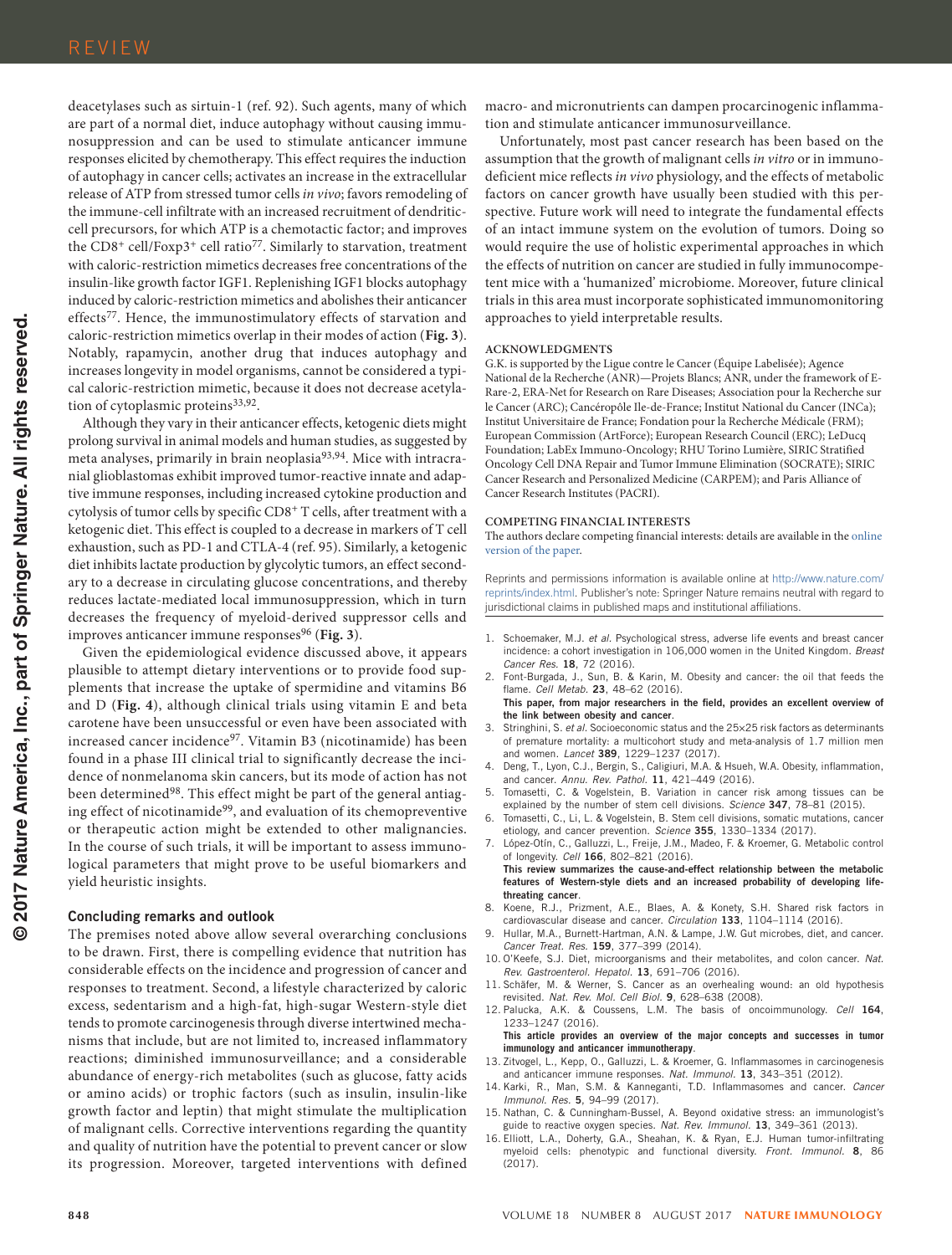- <span id="page-6-0"></span>17. Chen, W. & Ten Dijke, P. Immunoregulation by members of the TGFβ superfamily. *Nat. Rev. Immunol.* 16, 723–740 (2016).
- <span id="page-6-1"></span>18. Mittal, D., Gubin, M.M., Schreiber, R.D. & Smyth, M.J. New insights into cancer immunoediting and its three component phases: elimination, equilibrium and escape. *Curr. Opin. Immunol.* 27, 16–25 (2014).

**This paper provides an excellent synthesis of the major rules governing the relationship between oncogenesis and anticancer immunosurveillance**.

- <span id="page-6-2"></span>19. Zitvogel, L., Tesniere, A. & Kroemer, G. Cancer despite immunosurveillance: immunoselection and immunosubversion. *Nat. Rev. Immunol.* 6, 715–727 (2006).
- <span id="page-6-3"></span>20. Galluzzi, L., Buqué, A., Kepp, O., Zitvogel, L. & Kroemer, G. Immunological effects of conventional chemotherapy and targeted anticancer agents. *Cancer Cell* 28, 690–714 (2015).
- <span id="page-6-4"></span>21. Krysko, D.V. *et al.* Immunogenic cell death and DAMPs in cancer therapy. *Nat. Rev. Cancer* 12, 860–875 (2012).
- <span id="page-6-5"></span>22. Sharma, P. & Allison, J.P. Immune checkpoint targeting in cancer therapy: toward combination strategies with curative potential. *Cell* 161, 205–214 (2015).
- <span id="page-6-6"></span>23. Pitt, J.M. *et al.* Resistance mechanisms to immune-checkpoint blockade in cancer: tumor-intrinsic and -extrinsic factors. *Immunity* 44, 1255–1269 (2016).
- <span id="page-6-7"></span>24. Bindea, G. *et al.* Spatiotemporal dynamics of intratumoral immune cells reveal the immune landscape in human cancer. *Immunity* 39, 782–795 (2013).
- <span id="page-6-8"></span>25. Tirosh, I. *et al.* Dissecting the multicellular ecosystem of metastatic melanoma by single-cell RNA-seq. *Science* 352, 189–196 (2016).
- <span id="page-6-9"></span>26. Bougherara, H. *et al.* Real-time imaging of resident T cells in human lung and ovarian carcinomas reveals how different tumor microenvironments control T lymphocyte migration. *Front. Immunol.* 6, 500 (2015).
- <span id="page-6-10"></span>27. Vacchelli, E. *et al.* Chemotherapy-induced antitumor immunity requires formyl peptide receptor 1. *Science* 350, 972–978 (2015).

#### This paper provides genetic evidence supporting the idea that the success of anticancer chemotherapies depends on the immune system, in human breast cancer and colorectal carcinoma.

- <span id="page-6-11"></span>28. Shivappa, N., Steck, S.E., Hurley, T.G., Hussey, J.R. & Hébert, J.R. Designing and developing a literature-derived, population-based dietary inflammatory index. *Public Health Nutr.* 17, 1689–1696 (2014).
- <span id="page-6-12"></span>29. Prieto, I., Montemuiño, S., Luna, J., de Torres, M.V. & Amaya, E. The role of immunonutritional support in cancer treatment: current evidence. *Clin. Nutr.* [http://](http://dx.doi.org/10.1016/j.clnu.2016.11.015) [dx.doi.org/0.1016/j.clnu.2016.11.015](http://dx.doi.org/10.1016/j.clnu.2016.11.015) (2016).
- <span id="page-6-13"></span>30. Iyengar, N.M., Gucalp, A., Dannenberg, A.J. & Hudis, C.A. Obesity and cancer mechanisms: tumor microenvironment and inflammation. *J. Clin. Oncol.* 34, 4270– 4276 (2016).
- <span id="page-6-14"></span>31. Louis, P., Hold, G.L. & Flint, H.J. The gut microbiota, bacterial metabolites and colorectal cancer. *Nat. Rev. Microbiol.* 12, 661–672 (2014).
- <span id="page-6-15"></span>32. Pal, D. *et al.* Fetuin-A acts as an endogenous ligand of TLR4 to promote lipidinduced insulin resistance. *Nat. Med.* 18, 1279–1285 (2012).
- <span id="page-6-16"></span>33. Mariño, G. *et al.* Regulation of autophagy by cytosolic acetyl-coenzyme A. *Mol. Cell* 53, 710–725 (2014).
- <span id="page-6-17"></span>34. Pietrocola, F., Galluzzi, L., Bravo-San Pedro, J.M., Madeo, F. & Kroemer, G. Acetyl coenzyme A: a central metabolite and second messenger. *Cell Metab.* 21, 805–821  $(2015)$
- <span id="page-6-18"></span>35. Yang, L., Li, P., Fu, S., Calay, E.S. & Hotamisligil, G.S. Defective hepatic autophagy in obesity promotes ER stress and causes insulin resistance. *Cell Metab.* 11, 467–478 (2010).
- <span id="page-6-19"></span>36. Umemura, A. *et al.* p62, upregulated during preneoplasia, induces hepatocellular carcinogenesis by maintaining survival of stressed HCC-initiating cells. *Cancer Cell* 29, 935–948 (2016).
- <span id="page-6-20"></span>37. Zhong, Z., Sanchez-Lopez, E. & Karin, M. Autophagy, inflammation, and immunity: a troika governing cancer and its treatment. *Cell* 166, 288–298 (2016).
- <span id="page-6-21"></span>38. Doerner, S.K. *et al.* High-fat diet-induced complement activation mediates intestinal inflammation and neoplasia, independent of obesity. *Mol. Cancer Res.* 14, 953–965 (2016).

#### This paper formally demonstrates that a high-fat diet can trigger intestinal carcinogenesis even in mice genetically resistant to the induction of obesity.

<span id="page-6-22"></span>39. Klevorn, L.E. & Teague, R.M. Adapting cancer immunotherapy models for the real world. *Trends Immunol.* 37, 354–363 (2016).

This important conceptual paper investigates the multiple modulatory factors (including obesity) that affect the efficacy of the immune system, with regard to the recognition of neoplastic cells in the context of immunotherapies.

- <span id="page-6-23"></span>40. Lamas, O., Marti, A. & Martínez, J.A. Obesity and immunocompetence. *Eur. J. Clin. Nutr.* 56 (Suppl. 3), S42–S45 (2002).
- <span id="page-6-24"></span>41. Yang, H. *et al.* Obesity accelerates thymic aging. *Blood* 114, 3803–3812 (2009). 42. Macia, L. *et al.* Impairment of dendritic cell functionality and steady-state number
- <span id="page-6-25"></span>in obese mice. *J. Immunol.* 177, 5997–6006 (2006). 43. Conroy, M.J., Dunne, M.R., Donohoe, C.L. & Reynolds, J.V. Obesity-associated
- <span id="page-6-26"></span>cancer: an immunological perspective. *Proc. Nutr. Soc.* 75, 125–138 (2016). 44. James, B.R. *et al.* Diet-induced obesity alters dendritic cell function in the presence
- <span id="page-6-27"></span>and absence of tumor growth. *J. Immunol.* 189, 1311–1321 (2012). 45. Mirsoian, A. *et al.* Adiposity induces lethal cytokine storm after systemic
- <span id="page-6-28"></span>administration of stimulatory immunotherapy regimens in aged mice. *J. Exp. Med.* 211, 2373–2383 (2014).

This paper shows that preexisting adiposity limits the efficacy of immunotherapy in an age-dependent manner by inducing the production of proinflammatory and cytotoxic cytokines.

- <span id="page-6-29"></span>46. Traba, J. *et al.* Fasting and refeeding differentially regulate NLRP3 inflammasome activation in human subjects. *J. Clin. Invest.* 125, 4592–4600 (2015). This pilot study demonstrates the major effects of short-term fasting on the inflammatory response.
- <span id="page-6-30"></span>47. Pietrocola, F. *et al.* Metabolic effects of fasting on human and mouse blood *in vivo*. *Autophagy* 13, 567–578 (2017).
- <span id="page-6-31"></span>48. Wang, A., Huen, S.C., Luan, H.H., Yu, S., Zhang, C. & Gallezot, J.D. *et al.* Opposing effects of fasting metabolism on tissue tolerance in bacterial and viral inflammation. *Cell* 166, 1512–1525.e1512 (2016).

This paper investigates voluntary fasting as a physiological component of the sickness response elicited by bacterial infection.

- <span id="page-6-32"></span>49. Dror, E. *et al.* Postprandial macrophage-derived IL-1β stimulates insulin, and both synergistically promote glucose disposal and inflammation. *Nat. Immunol.* 18, 283–292 (2017).
- <span id="page-6-33"></span>50. van Niekerk, G., Loos, B., Nell, T. & Engelbrecht, A.M. Autophagy: a free meal in sickness-associated anorexia. *Autophagy* 12, 727–734 (2016).
- <span id="page-6-34"></span>51. Puchalska, P. & Crawford, P.A. Multi-dimensional roles of ketone bodies in fuel metabolism, signaling, and therapeutics. *Cell Metab.* 25, 262–284 (2017).
- <span id="page-6-35"></span>52. Youm, Y.H. *et al.* The ketone metabolite β-hydroxybutyrate blocks NLRP3 inflammasome-mediated inflammatory disease. *Nat. Med.* 21, 263–269 (2015). This paper demonstrates that fasting-induced production of  $\beta$ -hydroxybutyrate limits inflammation by hindering NRLP3 inflammasome activation.
- <span id="page-6-36"></span>53. Hopkins, B.D., Goncalves, M.D. & Cantley, L.C. Obesity and cancer mechanisms: cancer metabolism. *J. Clin. Oncol.* 34, 4277–4283 (2016).
- This excellent position paper describes the major negative effects of obesity on oncogenesis and cancer progression.
- <span id="page-6-37"></span>54. Moore, L.L., Chadid, S., Singer, M.R., Kreger, B.E. & Denis, G.V. Metabolic health reduces risk of obesity-related cancer in Framingham Study adults. *Cancer Epidemiol. Biomarkers Prev.* 23, 2057–2065 (2014).
- <span id="page-6-38"></span>55. Iyengar, N.M. *et al.* Systemic correlates of white adipose tissue inflammation in early-stage breast cancer. *Clin. Cancer Res.* 22, 2283–2289 (2016).
- <span id="page-6-39"></span>56. Kolb, R. *et al.* Obesity-associated NLRC4 inflammasome activation drives breast cancer progression. *Nat. Commun.* 7, 13007 (2016).
- <span id="page-6-40"></span>57. Shivappa, N., Blair, C.K., Prizment, A.E., Jacobs, D.R. & Hebert, J.R. Prospective study of the dietary inflammatory index and risk of breast cancer in postmenopausal women. *Mol. Nutr. Food Res.* 61, 1600592 (2016).
- <span id="page-6-41"></span>58. Harmon, B.E. *et al.* The dietary inflammatory index is associated with colorectal cancer risk in the multiethnic cohort. *J. Nutr.* 147, 430–438 (2017).
- <span id="page-6-42"></span>59. Hodge, A.M. *et al.* Dietary inflammatory index, Mediterranean diet score, and lung cancer: a prospective study. *Cancer Causes Control* 27, 907–917 (2016).
- <span id="page-6-43"></span>60. Steck, S.E., Guinter, M., Zheng, J. & Thomson, C.A. Index-based dietary patterns and colorectal cancer risk: a systematic review. *Adv. Nutr.* 6, 763–773 (2015).
- <span id="page-6-44"></span>61. Mocellin, S., Briarava, M. & Pilati, P. Vitamin B6 and cancer risk: a field synopsis and meta-analysis. *J. Natl. Cancer Inst.* 109, 1–9 (2017).
- <span id="page-6-45"></span>62. Aranda, F. *et al.* Immune-dependent antineoplastic effects of cisplatin plus pyridoxine in non-small-cell lung cancer. *Oncogene* 34, 3053–3062 (2015). 63. Galluzzi, L. *et al.* Prognostic impact of vitamin B6 metabolism in lung cancer. *Cell*
- <span id="page-6-46"></span>*Rep.* 2, 257–269 (2012).
- <span id="page-6-47"></span>64. Goodwin, P.J., Ennis, M., Pritchard, K.I., Koo, J. & Hood, N. Prognostic effects of 25-hydroxyvitamin D levels in early breast cancer. *J. Clin. Oncol.* 27, 3757–3763  $(2009)$
- <span id="page-6-48"></span>65. Tretli, S., Hernes, E., Berg, J.P., Hestvik, U.E. & Robsahm, T.E. Association between serum 25(OH)D and death from prostate cancer. *Br. J. Cancer* 100, 450–454 (2009).
- <span id="page-6-49"></span>66. Dou, R. *et al.* Vitamin D and colorectal cancer: molecular, epidemiological and clinical evidence. *Br. J. Nutr.* 115, 1643–1660 (2016).
- <span id="page-6-50"></span>67. Song, M. *et al.* Plasma 25-hydroxyvitamin D and colorectal cancer risk according to tumour immunity status. *Gut* 65, 296–304 (2016). This work provides the first evidence of an inverse correlation between levels of
- 25-hydroxyvitamin D and colorectal cancer risk, according to the degree of lymphocyte infiltration in the tumor bed. 68. Giangreco, A.A. *et al.* Differential expression and regulation of vitamin D hydroxylases
- <span id="page-6-51"></span>and inflammatory genes in prostate stroma and epithelium by 1,25-dihydroxyvitamin D in men with prostate cancer and an *in vitro* model. *J. Steroid Biochem. Mol. Biol.* 148, 156–165 (2015).
- <span id="page-6-52"></span>69. Batai, K., Murphy, A.B., Nonn, L. & Kittles, R.A. Vitamin D and immune response: implications for prostate cancer in African Americans. *Front. Immunol.* 7, 53  $(2016)$
- <span id="page-6-53"></span>70. Cao, Y. *et al.* Regular aspirin use associates with lower risk of colorectal cancers with low numbers of tumor-infiltrating lymphocytes. *Gastroenterology* 151, 879–892.e4 (2016).
- <span id="page-6-54"></span>71. Bruce, D. & Cantorna, M.T. Intrinsic requirement for the vitamin D receptor in the development of CD8αα-expressing T cells. *J. Immunol.* 186, 2819–2825 (2011).
- <span id="page-6-55"></span>72. Larriba, M.J. *et al.* Vitamin D receptor deficiency enhances Wnt/β-catenin signaling and tumor burden in colon cancer. *PLoS One* 6, e23524 (2011).
- <span id="page-6-56"></span>73. Protiva, P. *et al.* Calcium and 1,25-dihydroxyvitamin D3 modulate genes of immune and inflammatory pathways in the human colon: a human crossover trial. *Am. J. Clin. Nutr.* **103**, 1224-1231 (2016).
- <span id="page-6-57"></span>74. Buck, K. *et al.* Serum enterolactone and prognosis of postmenopausal breast cancer. *J. Clin. Oncol.* 29, 3730–3738 (2011).
- <span id="page-6-58"></span>75. Hallund, J., Tetens, I., Bügel, S., Tholstrup, T. & Bruun, J.M. The effect of a lignan complex isolated from flaxseed on inflammation markers in healthy postmenopausal women. *Nutr. Metab. Cardiovasc. Dis.* 18, 497–502 (2008).